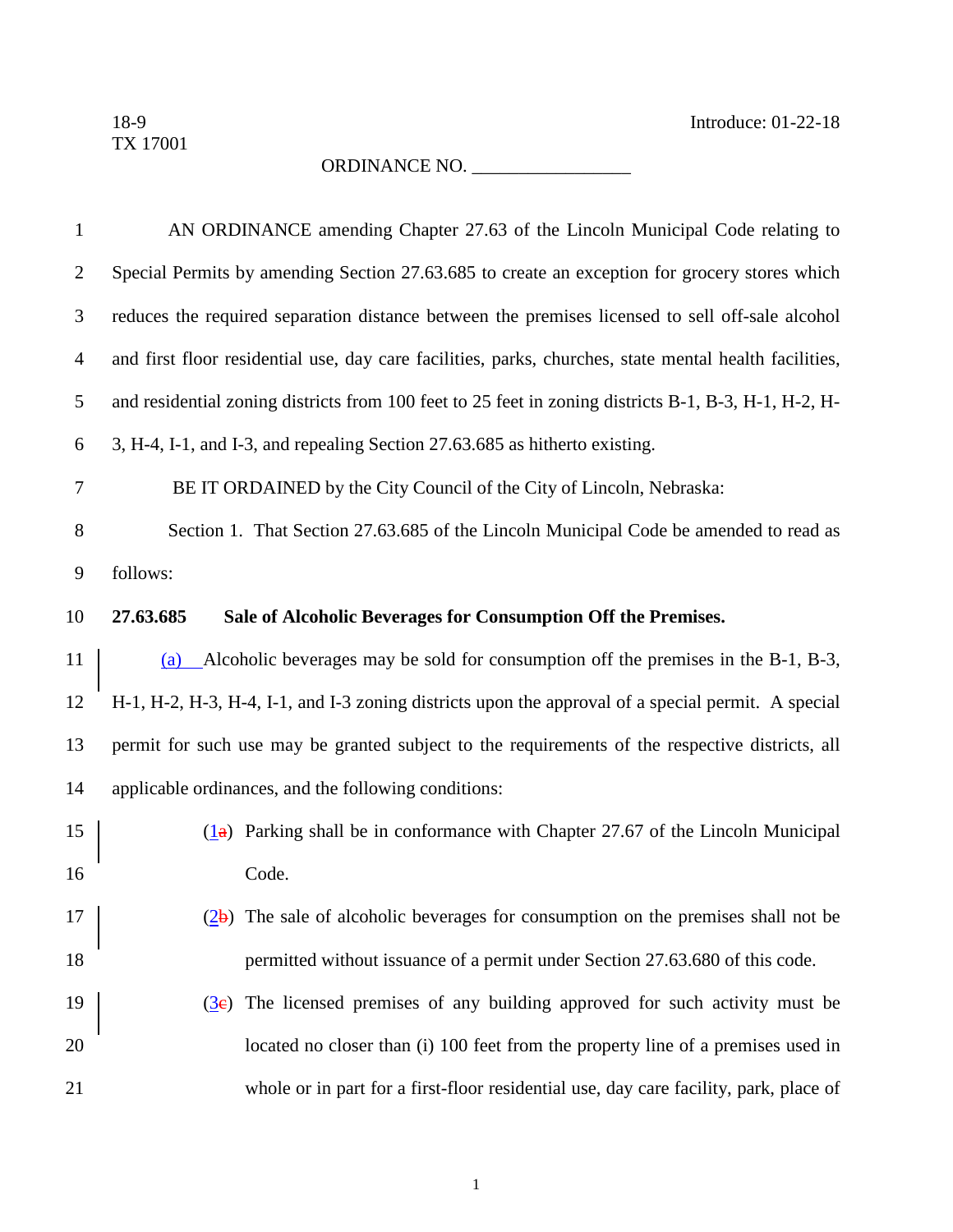| $\mathbf{1}$   |                  | religious assembly, or state mental health institution, or (ii) 100 feet from a                          |
|----------------|------------------|----------------------------------------------------------------------------------------------------------|
| $\overline{2}$ |                  | residential district.                                                                                    |
| 3              |                  | $\left(\frac{4}{4}\right)$ Any lighting on the property shall be designed and erected in accordance with |
| $\overline{4}$ |                  | all applicable lighting regulations and requirements.                                                    |
| 5              |                  | $(5e)$ Vehicle stacking for a drive-through window used as any part of the permitted                     |
| 6              |                  | business operation shall not be located in any required building setback from a                          |
| 7              |                  | residential district.                                                                                    |
| 8              | $\underline{6f}$ | The use shall not have any amplified outside sound or noise source, including                            |
| 9              |                  | bells, buzzers, pagers, microphones, or speakers within 150 feet of any                                  |
| 10             |                  | residential district. This shall not apply to sound sources audible only to the                          |
| 11             |                  | individual to whom they are directed, such as personal pagers, beepers, or                               |
| 12             |                  | telephones.                                                                                              |
| 13             |                  | $(\frac{7}{5})$ No access door to the business, including loading or unloading doors, shall              |
| 14             |                  | face any residential district if such doors are within 150 feet of the residential                       |
| 15             |                  | district. This shall not apply to emergency exit doors required by building or                           |
| 16             |                  | safety codes. No door facing a residential district shall be kept open during the                        |
| 17             |                  | operation of the establishment.                                                                          |
| 18             |                  | $(8h)$ Vehicular ingress and egress to and from the property shall be designed to                        |
| 19             |                  | avoid, to the fullest extent possible, disruption of any residential district.                           |
| 20             |                  | Particular attention shall be given to avoiding designs that encourage use of                            |
| 21             |                  | residential streets for access to the site instead of major streets.                                     |
| 22             | (9i)             | All other regulatory requirements for liquor sale shall apply, including                                 |
| 23             |                  | licensing by the state.                                                                                  |
|                |                  |                                                                                                          |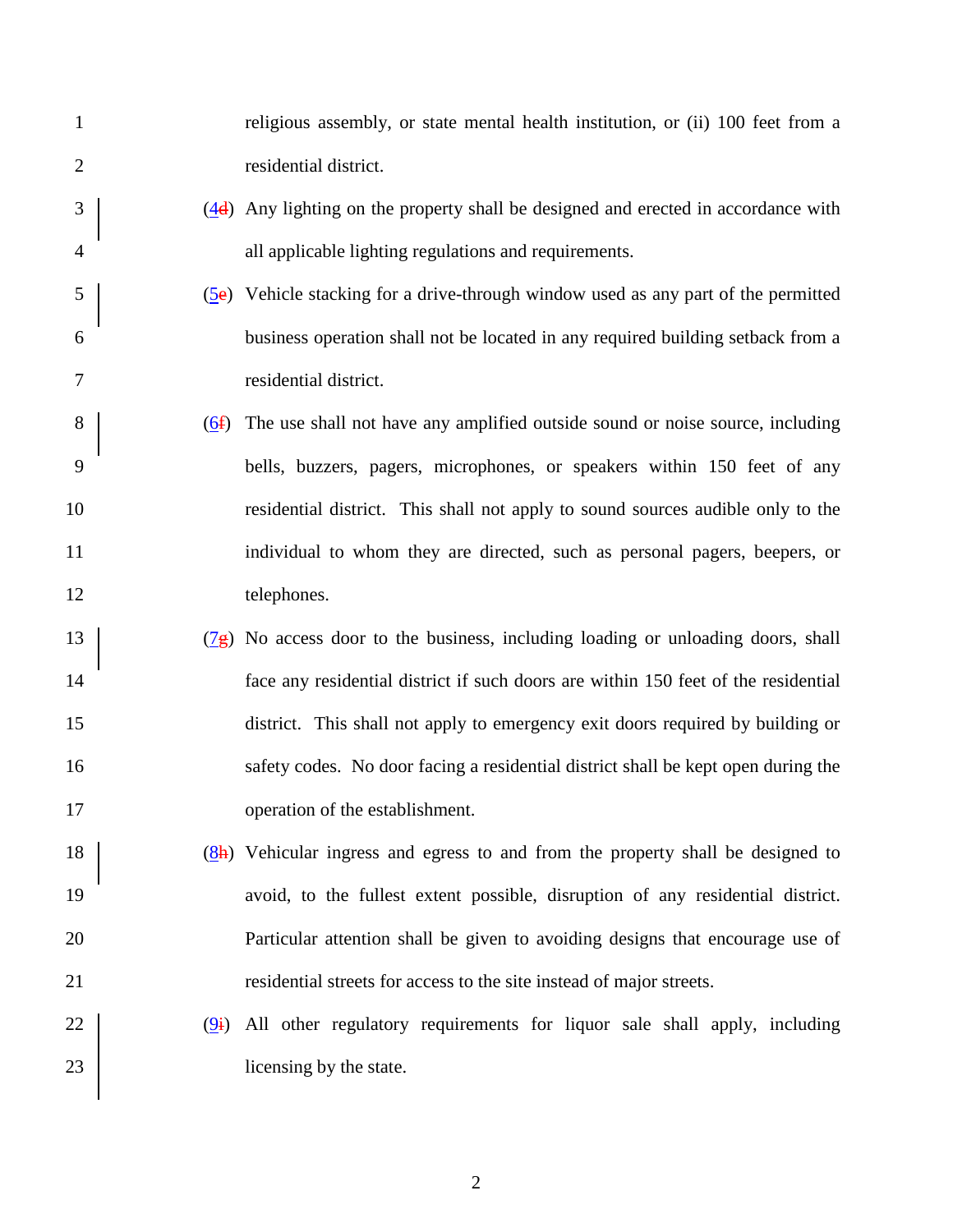| $\mathbf{1}$   | (b)                                                                                              |                                                                         | In addition, a special permit may be granted to allow alcoholic beverages to be                    |
|----------------|--------------------------------------------------------------------------------------------------|-------------------------------------------------------------------------|----------------------------------------------------------------------------------------------------|
| $\overline{2}$ |                                                                                                  |                                                                         | sold for consumption off the premises of a grocery store in the B-1, B-3, H-1, H-2, H-3, H-4, I-1, |
| 3              | and I-3 zoning districts subject to the requirements of the respective districts, all applicable |                                                                         |                                                                                                    |
| 4              | ordinances, and the following conditions:                                                        |                                                                         |                                                                                                    |
| 5              | (1)                                                                                              |                                                                         | The Permittee, as the holder of any liquor license issued on the premises                          |
| 6              |                                                                                                  |                                                                         | pursuant to a special permit for the sale of alcoholic beverages for                               |
| 7              |                                                                                                  |                                                                         | consumption off the premises of a grocery store, shall agree in writing to                         |
| 8              |                                                                                                  |                                                                         | voluntarily surrender and consent to the cancelling of the liquor license in                       |
| 9              |                                                                                                  |                                                                         | the event the special permit is revoked by the City. If the Permittee is not                       |
| 10             |                                                                                                  |                                                                         | the holder of the liquor license, the Permittee shall require such holder to                       |
| 11             |                                                                                                  |                                                                         | agree in writing to voluntarily surrender and consent to the cancelling of                         |
| 12             |                                                                                                  |                                                                         | the liquor license in the event the special permit is revoked by the City. In                      |
| 13             |                                                                                                  |                                                                         | addition, the City shall request that the Nebraska Liquor Control                                  |
| 14             |                                                                                                  | Commission issue the liquor license contingent upon the premises having |                                                                                                    |
| 15             |                                                                                                  |                                                                         | such special permit.                                                                               |
| 16             | (2)                                                                                              |                                                                         | The licensed premises of any building approved for such activity must be                           |
| 17             |                                                                                                  |                                                                         | no closer than:                                                                                    |
| 18             |                                                                                                  | $\Omega$                                                                | 25 feet, a public alley, or a public street from the property line of a                            |
| 19             |                                                                                                  |                                                                         | premises used in whole or in part for a first-floor residential use,                               |
| 20             |                                                                                                  |                                                                         | day care facility, park, place of religious assembly, or state mental                              |
| 21             |                                                                                                  |                                                                         | institution or from a residential district, and                                                    |
| 22             |                                                                                                  | (ii)                                                                    | the nearest public entrance shall be located at least 100 feet away                                |
| 23             |                                                                                                  |                                                                         | from the property line of a premises used in whole or in part for a                                |
|                |                                                                                                  |                                                                         |                                                                                                    |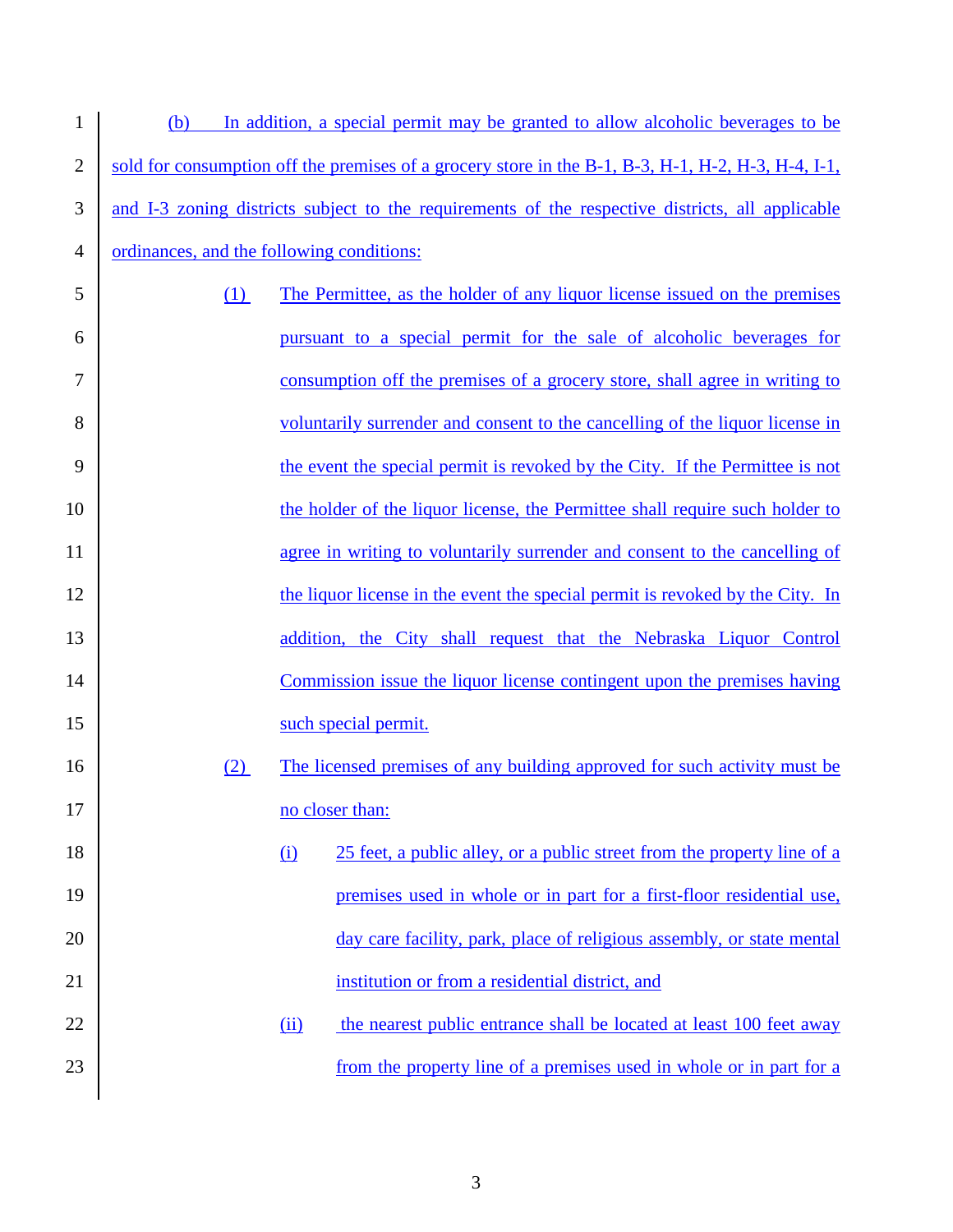| 1              |                                   | first floor residential use, day care facility, park, place of religious          |
|----------------|-----------------------------------|-----------------------------------------------------------------------------------|
| $\overline{2}$ |                                   | assembly, or state mental institution or from a residential district.             |
| 3              | (3)                               | The applicant must provide a copy of its Nebraska Department of                   |
| 4              |                                   | Agriculture Food Establishment Permit upon application for the special            |
| 5              |                                   | permit.                                                                           |
| 6              | (4)                               | No drive-through windows shall be allowed.                                        |
| 7              | (5)                               | The sale of alcoholic beverages for consumption on the premises shall not         |
| 8              |                                   | be permitted without issuance of a separate special permit under Section          |
| 9              |                                   | 27.63.680 of this code.                                                           |
| 10             | (c)                               | For the purposes of this section, grocery store shall mean a licensed food        |
| 11             | establishment that:               |                                                                                   |
| 12             | (1)                               | displays and sells fresh and packaged foods and may include a bakery,             |
| 13             |                                   | delicatessen, or prescription pharmacy;                                           |
| 14             | (2)                               | maintains at all times a complete assortment of saleable food products for        |
| 15             |                                   | off-site consumption;                                                             |
| 16             | (3)                               | derives at least 65% of its gross income from the retail sale of food items;      |
| 17             |                                   | <u>and</u>                                                                        |
| 18             | (4)                               | maintains that it is open to the public.                                          |
| 19             | $\frac{d\mathbf{i}}{d\mathbf{j}}$ | The City Council may consider any of the following as cause to revoke the special |
| 20             |                                   | permit approved under these regulations:                                          |
| 21             | (1)                               | Revocation or cancellation of the liquor license for the specially permitted      |
| 22             |                                   | premises; or                                                                      |
| 23             | (2)                               | Repeated violations related to the operation of the permittee's business.         |